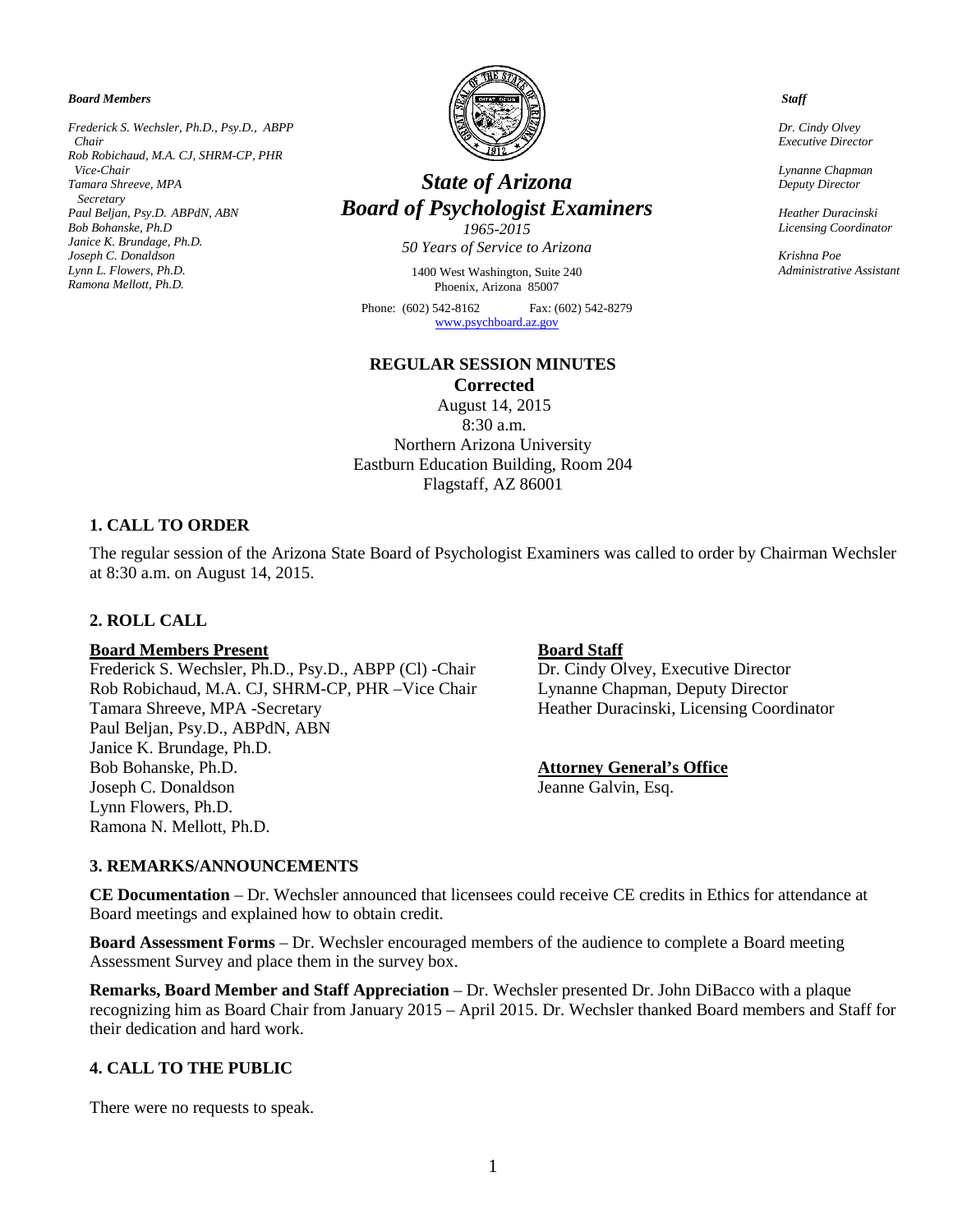# **5. COUNSEL REPORT**

Ms. Galvin did not have a counsel report for the Board.

#### **6. CONSENT AGENDA - DISCUSSION, CONSIDERATION, AND POSSIBLE ACTION**

Dr. Brundage and Mr. Donaldson recused from June 5, 2015, Executive Session Minutes. Mr. Robichaud recused from the July 8, 2015, Regular Session Minutes. Mr. Donaldson and Dr. Wechsler recused from the July 10, 2015, Regular Session Minutes. Ms. Shreeve made a motion, seconded by Dr. Bohanske, to approve the items on the Consent Agenda. The motion carried 9-0.

# **(a) APPROVAL OF MINUTES**

- June 5, 2015, Executive Session (10:10 a.m.  $-$  10:22 a.m.) (Dr. Brundage and Mr. Donaldson recused)
- June 5, 2015, Executive Session (11:23 a.m.  $-$  11:48 a.m.) (Dr. Brundage and Mr. Donaldson recused)
- June 5, 2015, Executive Session (3:20 p.m. 3:28 p.m.) (Dr. Brundage and Mr. Donaldson recused)
- July 8, 2015, Regular Session (Mr. Robichaud recused)
- July 10, 2015, Regular Session (Mr. Donaldson and Dr. Wechsler recused)

# **(b) DISCUSSION/DECISION REGARDING PSYCHOLOGY APPLICATIONS**

#### **i. REQUESTING APPROVAL FOR EXAM AND/OR LICENSURE**

- Christopher McBride, Psy.D.
- Emily Mulvey, Ph.D.
- Graylynn Hudson, Ph.D.
- Jamie Kobsar, Ph.D.
- Michael Bowdren, Ph.D.
- T. Renee Thompson, Psy.D.

# **iii. REQUESTING APPROVAL FOR LICENSURE BY WAIVER**

- Beth Anne Hicks, Psy.D.
- Kate Jansen, Ph.D.

# **iii. REQUESTING APPROVAL FOR LICENSURE BY CREDENTIAL**

- Jerry Wesch, Ph.D.
- Joseph Casciani, Ph.D.
- Suzana Flores, Psy.D.

# **(c) DISCUSSION/DECISION REGARDING BEHAVIOR ANALYST APPLICATIONS**

- Allie Zeller, M.A.
- Colleen Duffy, M.Ed.
- Dan Holbery, M.Ed.
- Jessica Rydberg, M.Ed.
- Lena Sankovich, Ph.D.
- Lindsay Traurig, M.Ed.
- Mallory Smith, M.A.
- Nicolette Piano, M.S.
- Tisha Denton, M.Ed.
- Vanessa Fessenden, Ph.D.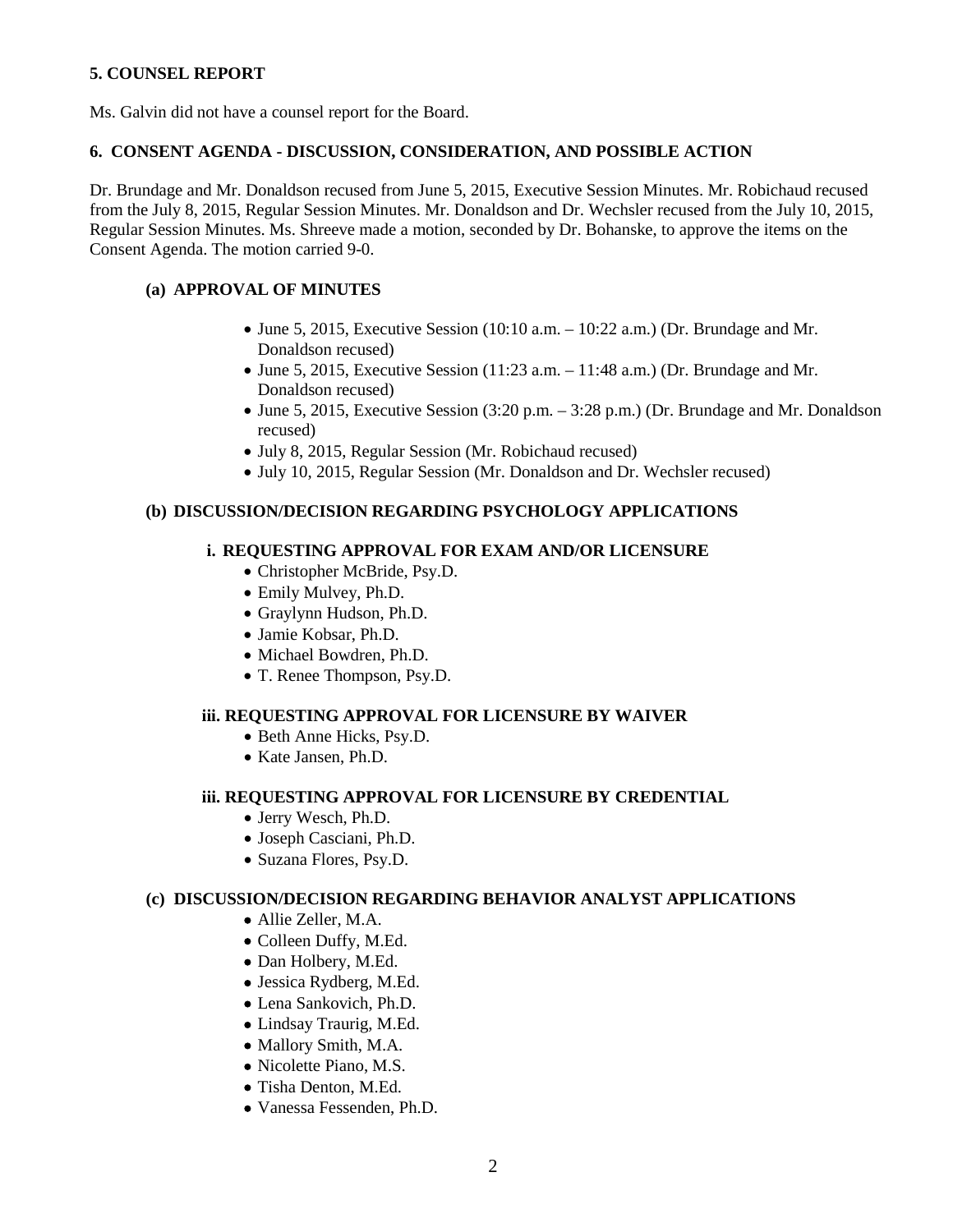- **(d) EXECUTIVE DIRECTOR'S REPORT**
- **(e) INVESTIGATIONS REPORT**
- **(f) LICENSING REPORT**
- **(g) DISCUSSION, CONSIDERATION, AND POSSIBLE ACTION REGARDING A RECOMMENDATION BY THE BOARD'S COMPLAINT SCREENING COMMITTEE TO OPEN A COMPLAINT AGAINST MONIKA KOS, PH.D.**
- **(h) DISCUSSION, CONSIDERATION, AND POSSIBLE ACTION REGARDING A REQUEST FROM LLOYD WILLIAMS, PH.D., TO WITHDRAW HIS LICENSE APPLICATION**
- **(i) DISCUSSION, CONSIDERATION, AND POSSIBLE ACTION REGARDING RECOMMENDATION BY THE BOARD'S COMPLAINT SCREENING COMMITTEE TO OPEN A COMPLAINT AGAINST DAVID MASELLI, PH.D.**
- **(j) DISCUSSION, CONSIDERATION, AND POSSIBLE ACTION REGARDING RECOMMENDATION FOR RELEASE OF ORDER FOR PRACTICE RESTRICTION, SUPERVISION, AND MENTOR FOR DR. THOMAS THOMPSON**
- **(k) DISCUSSION/DECISION REGARDING REQUEST FOR REACTIVATION OF INACTIVE LICENSE FROM JULIA LANGDAL, PSY.D.**
- **(l) DISCUSSION/DECISION REGARDING REQUEST FOR EXTENSION OF TIME TO SIT FOR THE EPPP FROM STEVEN CARUSO, PH.D.**
- **(m)DISCUSSION, CONSIDERATION, AND POSSIBLE ACTION REGARDING RENEWAL APPLICATIONS FOR REVIEW BY THE BOARD AND RECOMMENDATION THAT NO ACTION BE TAKEN**
	- **Sereta Robinson, Ph.D.**
	- **Christina Hibbert, Psy.D.**
	- **Philip Gibeau, Ph.D.**
- **(n) DISCUSSION, CONSIDERATION, AND POSSIBLE ACTION REGARDING A REQUEST FROM SANDRA HARRIS, PH.D. TO CANCEL HER LICENSE**
- **(o) DISCUSSION/DECISION REGARDING REQUEST FOR REACTIVATION OF INACTIVE LICENSE FROM KEVIN BLAKLEY, PSY.D.**

# **7. DISCUSSION, CONSIDERATION, AND POSSIBLE ACTION REGARDING COMMEMORATING 50 YEARS (1965-2015) SINCE ENACTMENT OF ENABLING LEGISLATION REGULATING PSYCHOLOGY AS A PROFESSION**

Dr. Bohanske provided a summary stating that the Board is working on recognizing the work of licensees, Board members and Board staff for the 50<sup>th</sup> anniversary. Dr. Bohanske displayed a sample of the Commemorative Certificate and stated that order forms are available on the Board's website.

# **8. DISCUSSION, CONSIDERATION, AND POSSIBLE ACTION RELATING TO INITIAL CASE REVIEWS OF THE FOLLOWING INVESTIGATIONS**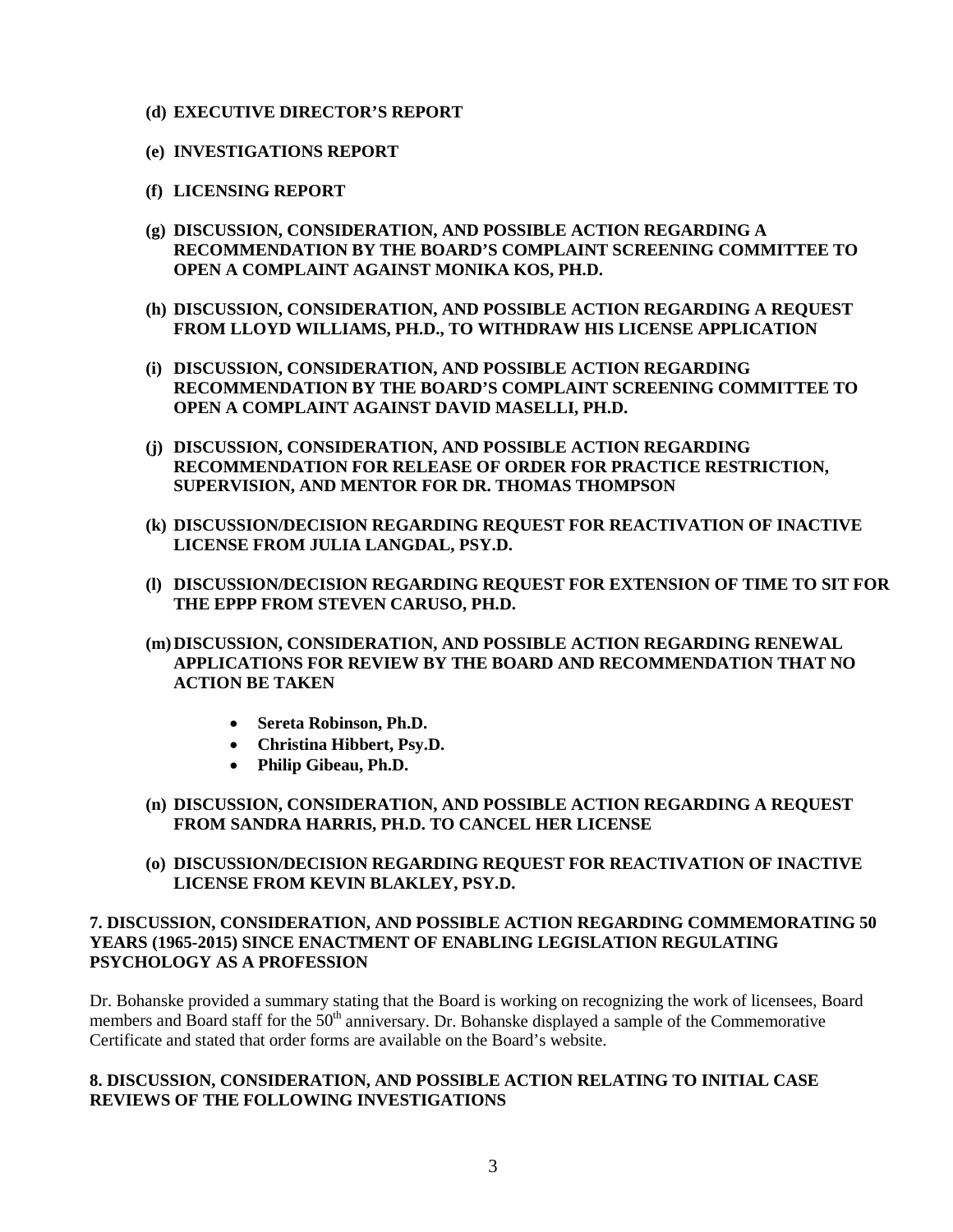# a) RFI 15-05, Marcus Earle, Ph.D.

Dr. Wechsler provided a summary of the complaint and stated that the Complaint Screening Committee forwarded this matter to the full Board for possible violations of A.R.S.  $§32-2061(15)(o)(q)$ .

R.G. was present telephonically, requested to speak, made a statement and answered Board members' questions. R.G. stated that the facility represented itself as an intensive in-patient treatment facility but there is no after hours emergency coverage/plan. As a result, R.G. stated he had to go to an emergency room. R.G. expressed concerns with the treatment received.

Dr. Earle was present, requested to speak, made a statement and answered Board members' questions. Dr. Earle stated that he has made changes to documentation and protocols. Dr. Earle elaborated that the facility has been in business for 20 years and an emergency plan was never needed. Dr. Earle attested that an emergency plan is now in place and there are licensed professionals at the facility on the weekends. Dr. Earle addressed Board concerns regarding supervision.

Board members deliberated and expressed concern that this case may have fallen below the standard of care due to the facility not having an emergency plan in place.

After deliberation, Mr. Robichaud made a motion, seconded by Dr. Beljan, to move this matter to an Informal Interview for possible violation of A.R.S. §32-2061(15)(e) for possible gross negligence in the practice of a psychologist.; A.R.S. §32-2061(15) (g) for possibly engaging or offering to engage as a psychologist in activities not congruent with the psychologist's professional education, training and experience; for possible violation of A.R.S. §32-2061(15)(o) for possibly providing services that are unnecessary or unsafe or otherwise engaging in activities as a psychologist that are unprofessional by current standards of practice. The motion failed 4-5 on a roll call vote with Dr. Bohanske, Dr. Brundage, Mr. Donaldson, Dr. Flowers and Dr. Mellott voting no.

Dr. Mellott made a motion, seconded by Dr. Bohanske, to offer Dr. Earle a Consent Agreement with a Letter of Concern for possibly providing services that are unnecessary or unsafe or otherwise engaging in activities as a psychologist that are unprofessional by current standards of practice.

*At 10:00 a.m. Dr. Brundage made a motion to go into Executive Session to receive confidential legal advice from the Board's attorney, Dr. Flowers seconded the motion. Open session reconvened at 10:23 a.m.*

Dr. Mellott withdrew her motion and Dr. Bohanske withdrew his second to the motion.

Mr. Robichaud made a motion, seconded by Dr. Beljan, to move this matter to an Informal Interview for possible violation of A.R.S. §32-2061(15)(o) for possibly providing services that are unnecessary or unsafe or otherwise engaging in activities as a psychologist that are unprofessional by current standards of practice. The motion carried 6-3 on a roll call vote with Dr. Brundage, Mr. Donaldson and Dr. Mellott voting no.

b) RFI 15-15, Leslie Donnelly, Ed.D.

Dr. Wechsler provided a summary to the Board stating that the Board initiated this investigation due to the fact that Dr. Donnelly did not disclose on her initial application for licensure that she was under investigation by the Maryland Board of Examiners of Psychologists. Subsequently, Dr. Donnelly disclosed on her 2015-2017 Psychologist Renewal Application that she was disciplined by the Maryland Board of Examiners of Psychologists. The Complaint Screening Committee voted to forward this matter to the full Board for possible violation of A.R.S. §32-2061(15)(m)(n).

Dr. Donnelly and her legal counsel, Faren Akins, were present, requested to speak, made a statement and answered Board member's questions. Dr. Donnelly stated that she completed her one-year of supervision with the Maryland Board of Examiners of Psychologists. Dr. Donnelly stated that she does not reside nor does she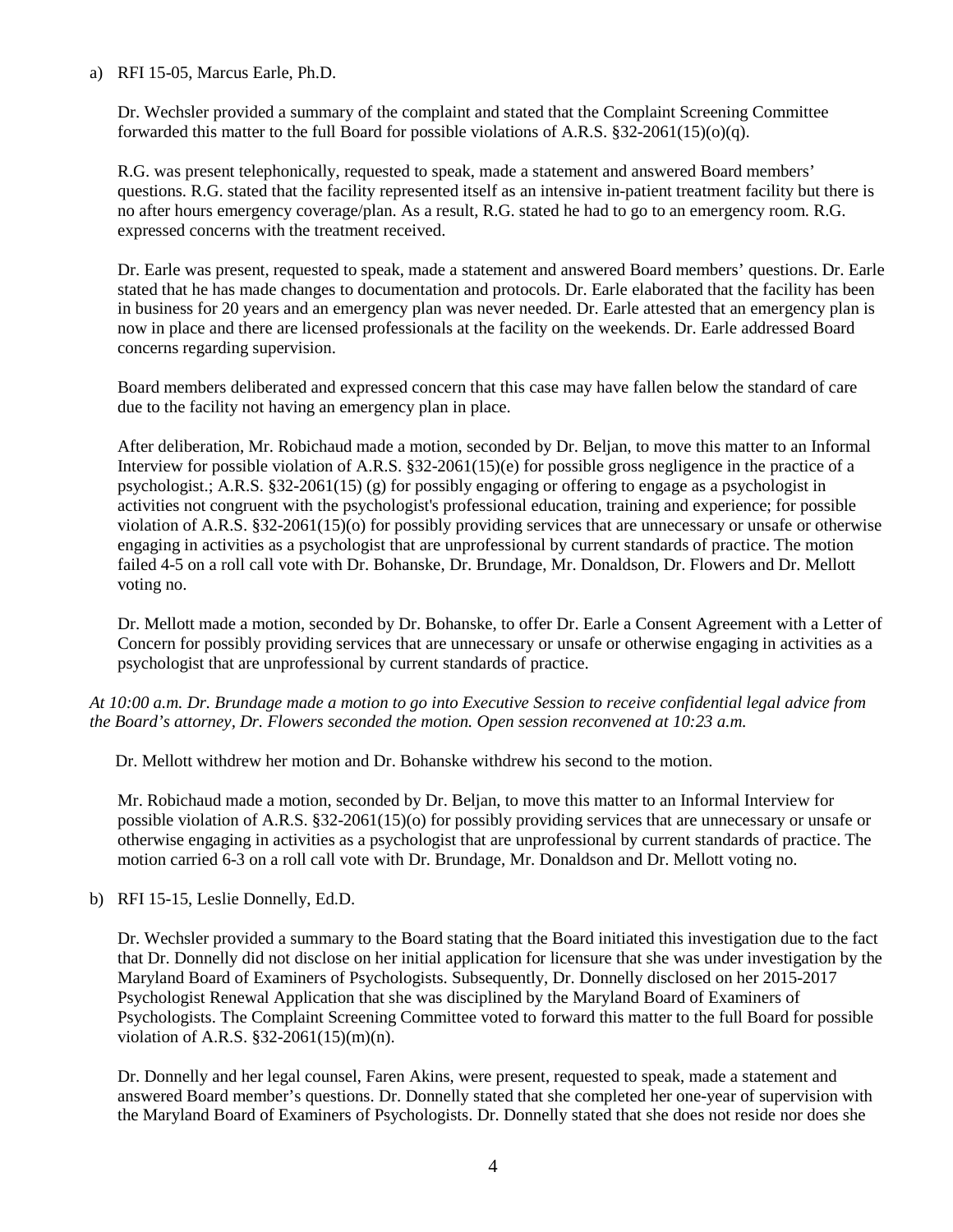practice in Arizona. She denied intent to misrepresent or deceive the Board and indicated she misunderstood the question on the application.

Board members deliberated and expressed concern that Dr. Donnelly misrepresented her initial application for licensure and may have obtained her license by deceit/fraud. After deliberation, Dr. Brundage made a motion, seconded by Dr. Mellott, to move this matter to an Informal Interview and to allow the Board's legal counsel to enter into negotiations for a Consent Agreement, for approval by the Board, in lieu of the Informal Interview for possible violation of A.R.S. §32-2061(m) using fraud, misrepresentation or deception to obtain or attempt to obtain a psychology license or to pass or attempt to pass a psychology licensing examination or in assisting another person to do so; for possible violation of A.R.S. §32-2061(15) (n) unprofessional conduct in another jurisdiction that resulted in censure, probation or a civil penalty or in the denial, suspension, restriction or revocation of a certificate or license to practice as a psychologist. The motion carried 9-0 on a roll call vote.

# **9. DISCUSSION, CONSIDERATION, AND POSSIBLE ACTION CONCERNING PROPOSED CONSENT AGREEMENT SUBMITTED BY DR. DARGON**

Ms. Chapman provided a summary of the proposed Consent Agreement to the Board. Ms. Chapman stated that the Consent Agreement identifies violations of A.R.S.  $\S$  32-2061(15)(h)(v) and (dd) for violation of the American Psychological Association Ethical Principles of Psychologists and Code of Conduct 10.02 Therapy Involving Couples or Families. Additionally the proposed Consent Agreement proposes 12 months of probation and prohibition from seeing patients while on probation and supervision.

Neither Dr. Dargon nor her legal counsel were present. Board members deliberated and expressed concern with the stipulations of the Consent Agreement. Board members clarified that Dr. Dargon has been disciplined in another jurisdiction for engaging in similar behavior. The Board's Assistant Attorney General, Jeanne Galvin, clarified that prohibition from seeing patients would be suspension of a license, not probation. Additionally, Board members expressed concern as to how a licensee can be supervised if they are prohibited from seeing patients. After deliberation, Dr. Bohanske made a motion, seconded by Mr. Robichaud, to reject the proposed Consent Agreement. The motion carried 9-0.

# **10. DISCUSSION, CONSIDERATION, AND POSSIBLE ACTION PERTAINING TO REQUEST FOR CONTINUANCE FROM DR. DARGON REGARDING INFORMAL INTERVIEWS**

Dr. Olvey and Ms. Chapman summarized the basis for Dr. Dargon's continuance request. Neither Dr. Dargon nor her attorney were present. Dr. Dargon previously requested a continuance, which was granted; however, Dr. Dargon appeared at the meeting for which the continuance was granted. Board members deliberated and expressed concern with Dr. Dargon's request due to the severity of the allegations in these matters. After deliberation, Mr. Robichaud made a motion, seconded by Dr. Wechsler, to deny Dr. Dargon's request to continue the Informal Interview. The motion carried 9-0.

# **11. INFORMAL INTERVIEWS – CHRISTINE DARGON, PH.D.**

# **DISCUSSION, CONSIDERATION AND POSSIBLE ACTION RELATING TO ALLEGATIONS OF UNPROFESSIONAL CONDUCT, PROPOSED FINDINGS OF FACT, CONCLUSIONS OF LAW, POSSIBLE DISCIPLINE AND/OR OFFER A CONSENT AGREEMENT OR REFERRAL TO A FORMAL HEARING**

a) RFI 14-32 and b) RFI 15-02

The Board heard both cases simultaneously as the Complaints are related. Neither the licensee nor her attorney were present. The Complainant for RFI 14-32 was present, requested to speak and made a statement. Complainant summarized the allegations. The Board had no questions for the Complainant.

After deliberation, Dr. Bohanske made a motion, seconded by Dr. Beljan, to move RFI 14-32 and RFI 15-02 to a Formal Hearing for license suspension or license revocation for violation of A.R.S. §32-2061(15)(a) obtaining a fee by fraud or misrepresentation; for violation of A.R.S. §32-2061(15) (b) betraying professional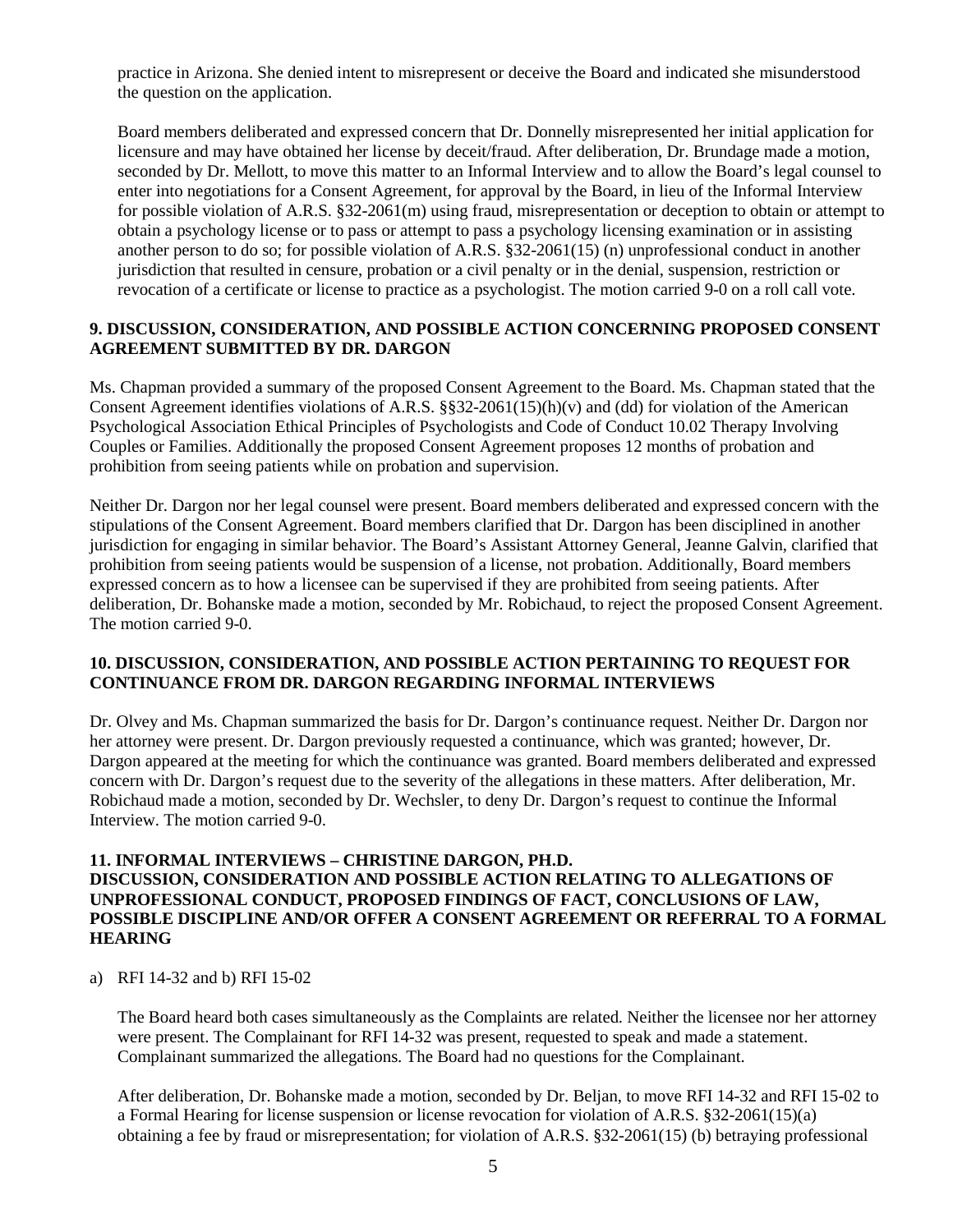confidences; for violation of A.R.S. §32-2061(15)(e) gross negligence in the practice of a psychologist; for violation of A.R.S. 32-2061(15)(h) failing or refusing to maintain and retain adequate business, financial or professional records pertaining to the psychological services provided to a client or patient; for violation of A.R.S. §32-2061(15)(v) abandoning or neglecting a client or patient in need of immediate care without making suitable arrangements for continuation of the care; for violation of A.R.S. 32-2061(15)(dd) as it pertains to the American Psychological Association Ethical Principles of Psychologists and Code of Conduct 3.05 Multiple Relationships; for violation of A.R.S. §32-2084. The motion carried 9-0 on a roll call vote.

# **12. DISCUSSION, CONSIDERATION AND POSSIBLE ACTION PERTAINING TO RENEWAL APPLICATIONS FOR REVIEW BY THE BOARD**

a) Michael McGowan, Psy.D.

Ms. Chapman provided a summary to the Board stating that Dr. McGowan answered "yes' to question #9 of the 2015-2017 Psychologist Application for License Renewal. The Department of Health and Human Services, Office for Civil Rights received a complaint alleging that Dr. McGowan violated the Federal Standards for Privacy of Individually Identifiable Health Information and/or the Security Standards for the Protection of Electronic Protected Health Information. Dr. McGowan was not present but provided a written response and documentation. Board members deliberated and noted that the case was closed. After deliberation, Dr. Mellott made a motion, seconded by Dr. Bohanske, to take no action in this matter and to approve Dr. McGowan's license renewal. The motion carried 9-0.

b) Cristobal Eblen, Ph.D.

Ms. Chapman provided a summary to the Board stating that Dr. Eblen answered "yes' to question #14 of the 2015-2017 Psychologist Application for License Renewal. Dr. Eblen reported an ongoing lawsuit within the prison system. Dr. Eblen was not present but provided a written response and documentation. After deliberation, Dr. Brundage made a motion, seconded by Dr. Wechsler, to take no action in this matter and to approve Dr. Eblen's license renewal. The motion carried 9-0.

c) Tina Garby, Psy.D.

Ms. Chapman provided a summary to the Board stating that Dr. Garby answered "yes' to question #14 of the 2015-2017 Psychologist Application for License Renewal. Dr. Garby reported an ongoing lawsuit involving herself and a number of defendants. Dr. Garby was not present but provided a written response. Additionally, Dr. Garby provided documentation indicating that the matter was dismissed. After deliberation, Dr. Bohanske made a motion, seconded by Dr. Brundage, to take no action in this matter and to approve Dr. Garby's license renewal. The motion carried 9-0.

d) Mayday Levine-Mata, Psy.D.

Ms. Chapman provided a summary to the Board stating that Dr. Levine-Mata answered "yes' to question #14 of the 2015-2017 Psychologist Application for License Renewal. Dr. Levine-Mata reported a lawsuit. Dr. Levine-Mata was present telephonically and attested that the lawsuit was not related to her work or conduct but was related to the agency in which she is employed. After deliberation, Dr. Flowers made a motion, seconded by Mr. Robichaud, to take no action in this matter and to approve Dr. Levine-Mata's license renewal. The motion carried 9-0.

e) Nicole Taylor, Ph.D.

Dr. Flowers recused from hearing this matter and exited the meeting room. Ms. Chapman provided a summary to the Board stating that Dr. Taylor answered "yes' to question #14 of the 2015-2017 Psychologist Application for License Renewal. Dr. Taylor works for the Department of Corrections and reported a lawsuit wherein she was sued by an inmate. Dr. Taylor was not present but provided a written response and documentation indicating that the case was dismissed. After deliberation, Dr. Brundage made a motion, seconded by Dr.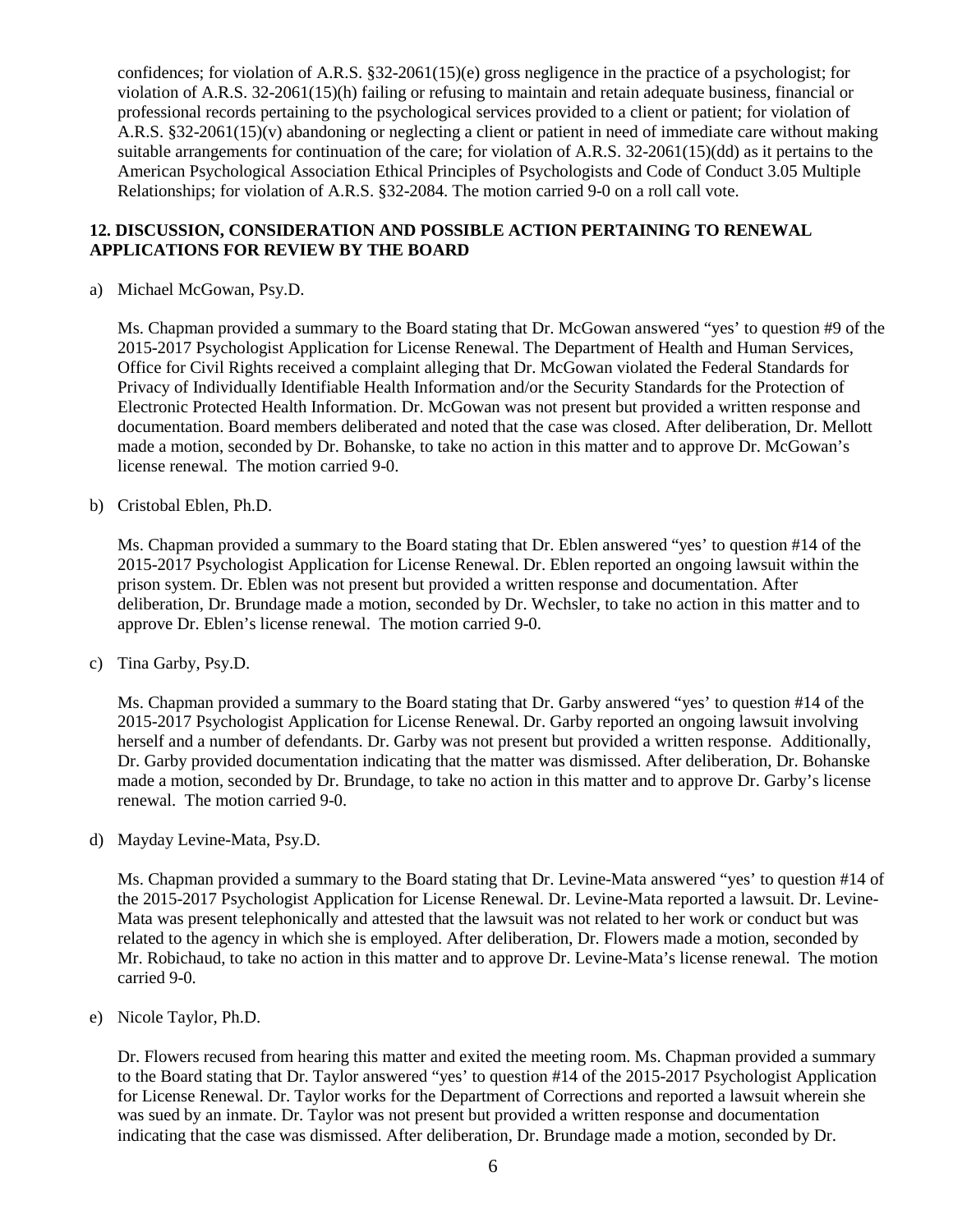Beljan, to take no action in this matter and to approve Dr. Taylor's license renewal. The motion carried 8-0-1 with Dr. Flowers recused.

f) David Weinstock, Ph.D.

Ms. Chapman provided a summary to the Board stating that Dr. Weinstock answered "yes' to question #14 of the 2015-2017 Psychologist Application for License Renewal. Dr. Weinstock was present telephonically and attested that the case was dismissed. After deliberation, Dr. Bohanske made a motion, seconded by Mr. Donaldson, to take no action in this matter and to approve Dr. Weinstock's license renewal. The motion carried 9-0.

g) Ralph Mertens, Ph.D.

Dr. Flowers recused from hearing this matter and exited the meeting room. Ms. Chapman provided a summary to the Board stating that Dr. Mertens answered "yes' to question #14 of the 2015-2017 Psychologist Application for License Renewal. Dr. Mertens previously reported a lawsuit. Dr. Mertens was not present but provided a written response and documentation indicating that the case was dismissed. Additionally, Dr. Mertens answered "yes" to question #7 of the 2015-2017 Psychologist Renewal Application and provided a written response. After deliberation, Dr. Bohanske made a motion, seconded by Mr. Donaldson, to take no action in this matter and to approve Dr. Mertens' license renewal. The motion carried 8-0-1 with Dr. Flowers recused.

h) Amy Phenix, Ph.D.

Ms. Chapman provided a summary to the Board stating that Dr. Phenix answered "yes' to questions # 9 and 14 of the 2015-2017 Psychologist Application for License Renewal. Dr. Phenix reported a lawsuit that was filed with the US District Court against her and reported that a complaint was made against her with the Washington State Department of Health. Dr. Phenix was not present but provided a written response and documentation indicating that the lawsuit was dismissed. After deliberation, Dr. Mellott made a motion, seconded by Dr. Bohanske, to approve Dr. Phenix's renewal and to keep the Board apprised of the complaint filed in Washington. The motion carried 9-0.

i) Catherine Heard, Ph.D.

Ms. Chapman provided a summary to the Board stating that Dr. Heard answered "yes' to questions # 9 and 11 of the 2015-2017 Behavior Analyst Application for License Renewal. Ms. Chapman stated that Dr. Heard's "yes" response to question #11 was reviewed and adjudicated before May 1, 2013. Dr. Heard reported that a complaint was made against her with the Louisiana Behavior Analyst Board. Dr. Heard was not present but did provide a written response and documentation. After deliberation, Dr. Mellott made a motion, seconded by Dr. Bohanske, to approve Dr. Heard's license renewal and to keep the Board apprised of the complaint filed in Louisiana. The motion carried 9-0.

# **13. DISCUSSION, CONSIDERATION, AND POSSIBLE ACTION RELATING TO COMPLAINTS, INVESTIGATIONS, AND QUESTION 9 OF THE LICENSE RENEWAL APPLICATION**

Dr. Olvey summarized stating that the proposed rules change the wording of question #9. Board members deliberated with discussion regarding whether an RFI dismissed at the Complaint Screening Committee constitutes a complaint as well as whether not reporting an RFI previously heard by the Board constituted an intent to deceive or mislead the Board. It was the consensus of the Board to direct Board staff to revise the question and bring it to the Board for review at a future meeting.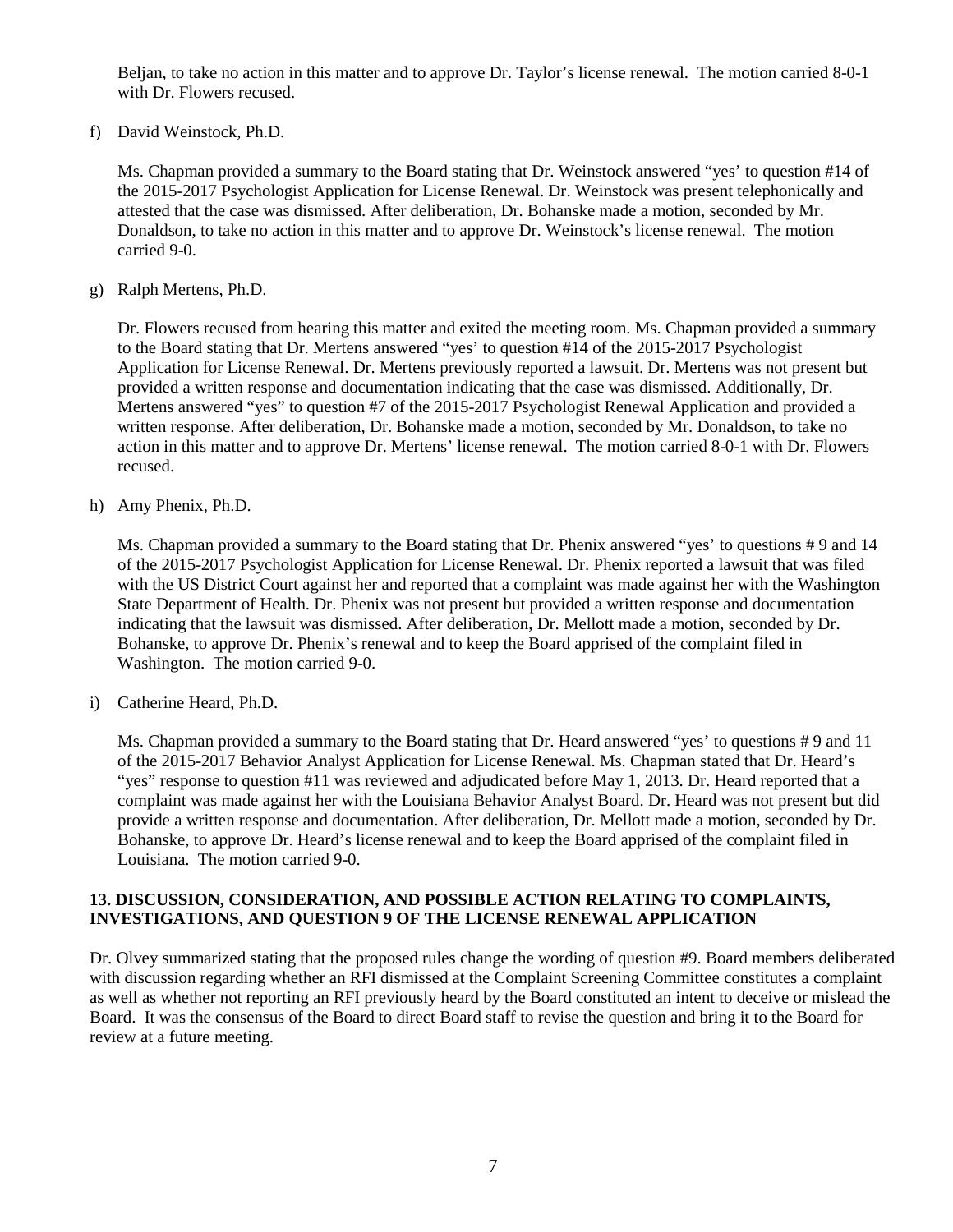#### **14. DISCUSSION, CONSIDERATION, AND POSSIBLE ACTION CONCERNING THE FOLLOWING LICENSE RENEWAL APPLICATIONS CONSIDERED AT PREVIOUS BOARD MEETINGS**

a) Considered at the May 8, 2015, Board Meeting

i. Robin Dilley, Ph.D. ii. Marcus Earle, Ph.D. iii.Ralph Earle, Ph.D. iv. Shanna Ratzburg, psy.D. v. Andrea Gould, Ph.D. vi. John Stapert, Ph.D.

Dr. Mellott made a motion, seconded by Dr. Brundage, to rescind all action that was taken at the May 8, 2015, Board meeting regarding the above noted licensees. The motion carried 9-0.

b) Considered at the June 5, 2015, Board Meeting

i. Valerie Hannemann, Ph.D. ii. Grace Jasin, Ph.D. iii.Rebecca Burden, M.S. iv. David M. Anderson, Psy.D. v. Ronald Miller, Psy.D. vi. David Leighton, Ph.D. vii. John Toma, Ph.D. viii.Susan Swann, Ph.D.

After deliberation, Dr. Wechsler made a motion, seconded by Dr. Brundage, to take no action regarding the above noted licensees. The motion carried 9-0.

# **15. DISCUSSION, CONSIDERATION, AND POSSIBLE ACTION PERTAINING TO PROCESSING CLAIMS FILED UNDER A.R.S. §32-2081(C)**

Dr. Wechsler provided a summary to the Board stating that a claim can be filed against a psychologist that has provided court ordered services. Ms. Shreeve, Ms. Galvin, and Dr. Olvey drafted policies/guidelines on the Claim process for the Board to review.

Ms. Shreeve reviewed the draft policies/guidelines to include:

• Notifying Psychologists

Ms. Shreeve stated that the Board is asked to determine when a psychologist is notified that a Claim has been submitted against them. After deliberation, Dr. Bohanske made a motion, seconded by Dr. Beljan, to notify a psychologist that a Claim has been made after the Claim has been reviewed. The motion carried 7-1-1 with Mr. Donaldson voting no and Dr. Brundage abstaining.

• Deadlines

Ms. Shreeve stated that the Board is asked to determine the time-frame in which a Claim should be reviewed. After deliberation, the Board determined that a Reviewer has 30 days to review a Claim and two weeks to determine whether additional information is needed. If additional information is needed the Reviewer will contact Board staff within the first two weeks and request the information. The additional information received will be submitted to all three Reviewers. Mr. Robichaud made a motion, seconded by Ms. Shreeve, to adopt the draft policy. The motion carried 9-0.